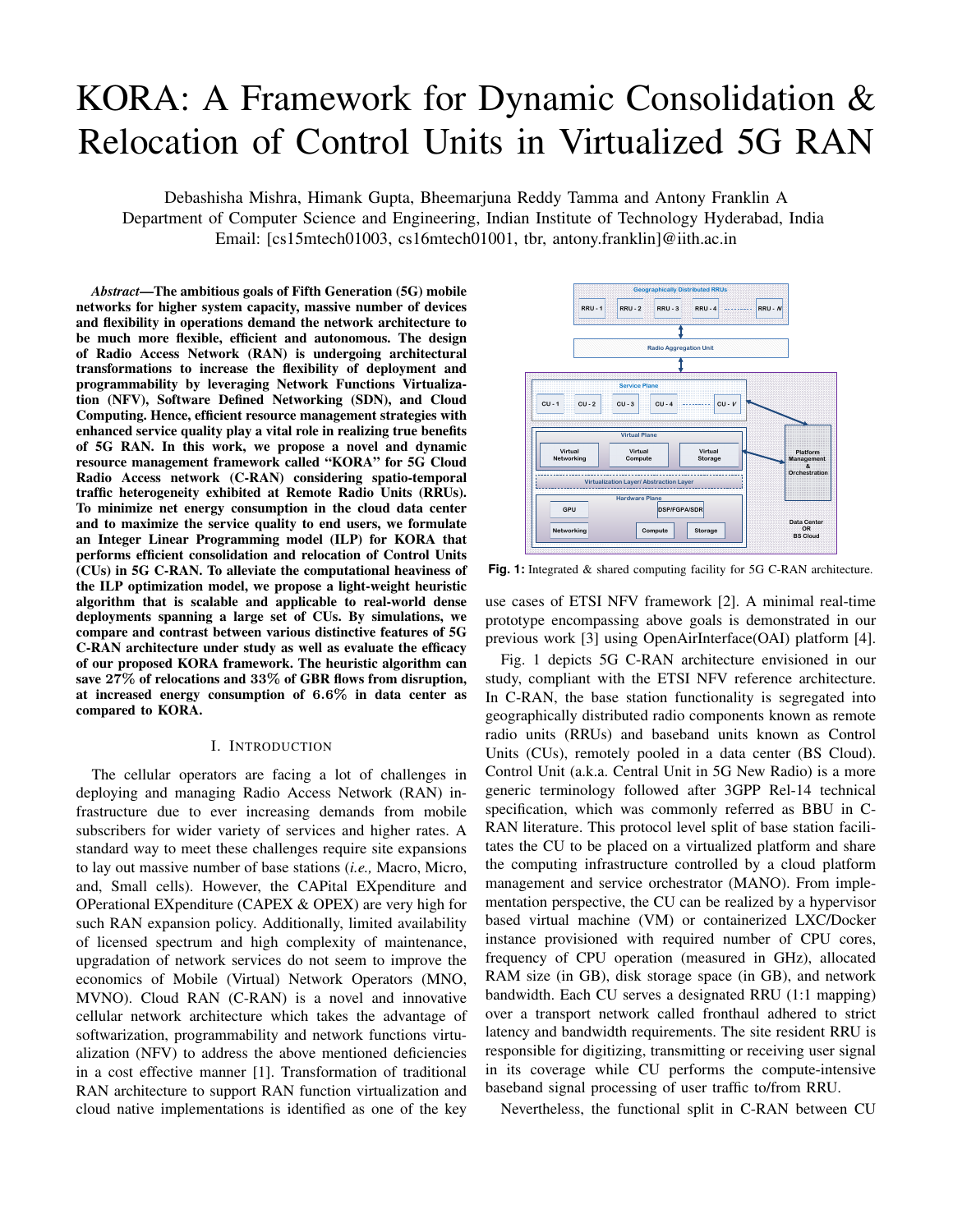and RRU is flexible, and operators may decide to shift baseband functionalities partially or fully to match with the available bandwidth on the fronthaul [5]. In general, each base station protocol split option is viable with different requirements and trade-offs. The protocol split option where lower PHY stays at RRU end and higher PHY along with upper layers are moved to data center (Option-7 as per 3GPP TR 38.801), provides more centralization benefits at the cost of high fronthaul bandwidth. In another kind of split where RF, PHY and Layer 2 are kept at RRU end and upper layers (L3+) are moved to data center, relaxes the fronthaul bandwidth constraint at the cost of less opportunity for collaborative processing. Hence, depending upon the fronthaul transport network, a more flexible distribution of baseband processing to CU is feasible. This concept is known as "flexible centralization of base station functionalities". IEEE Next Generation Fronthaul Interface (NGFI) [6] has proposed many protocol split options which require different portions of the protocol stack divided between cell site and remote data center. However, for a given split, depending on the amount of real-time user traffic generated at RRU, corresponding CU's computational resource requirement may grow or shrink dynamically, thereby requiring unequal number of compute resources at different time instants [7].

In this work, we aim to design and develop an efficient resource management framework for CUs in 5G C-RAN based on traffic heterogeneity exhibited at RRUs (*i.e.,* cell sites). To this end, we propose "KORA", a dynamic resource management framework, capable of auto-scaling (automatically scaleup  $\&$  scale down) compute servers to cope with fluctuating RRU traffic load. In next section, we characterize important considerations pertaining to resource pooling of CUs in a cloud data center and highlight main contributions of KORA.

# II. MOTIVATION : TRAFFIC-AWARE RESOURCE POOLING

### *A. Traffic Heterogeneity : Resource Imbalance*

The traffic demands from mobile subscribers in the RRU coverage are typically random and consists of independent streams of user flows. Thus, the total traffic load generated at RRU imitates a random variable, best explained in terms of stochastic patterns. If we look at time series data of any day, the aggregate load from all the RRUs follow a diurnal human activity pattern *i.e.,* a periodic trend with low load during night time and high load during day time. In spatial domain, RRUs exhibit greater imbalance in traffic loads. For instance, urban/city areas show larger load variation than that of rural regions. Similarly, public workplaces (offices) tend to be very active in day time in weekdays while residential areas are moderately active during nights, off-hours, and holidays. This effect is known as spatio-temporal traffic pattern or tidal wave. Figs. 2 and 3 show normalized traffic loads in the range of [0,1] at 8 PM for 100 RRUs in an urban region of 10  $km \times 10$  km spatial layout considering both weekday and weekend profiles, respectively. These results are generated using a Gaussian Mixture Model (GMM) highlighted in [8].



**Fig. 2:** Weekday spatial plot at 8 PM. **Fig. 3:** Weekend spatial plot at 8 PM.

Each CU serves a designated RRU and is provisioned with virtual resources by abstracting (using hypervisor/containers) the compute server. But, if we allocate each CU to one compute server *i.e.,* 1:1 mapping between CU and compute server, traffic heterogeneity tends to under-utilize the computational resources, because the server has to be active even when there are very few users being served by the corresponding CU. Again, the peak load occurs only for few hours of the day. This type of 1:1 allocation between CU and compute server is very inefficient and increases CAPEX and OPEX for operators.

#### *B. Consolidation of CUs : Resource Minimization*

Multiplexing gain is determined by the degree to which the underlying computing resources can be shared. By fundamental principles of "statistical multiplexing gain", it is beneficial to place multiple CUs in the same compute server provided that the total utilization by all the hosted CUs do not exceed server's rated capacity. Mobile or C-RAN operators benefit from this approach by requiring fewer active compute servers for all the CUs and save energy by switching-off idle compute servers [1]. This phenomenon of assigning CUs into a subset of total compute servers available in the cloud is known as Consolidation. The allocation between CUs and compute servers at time  $t$  can be represented by an Allocation Matrix  $A_t$ . Each entry  $[x, y]$  in  $A_t$  is a binary value which equals to 1, if CU  $x$  is placed on compute server  $y$ , otherwise 0.

#### *C. Relocation of CUs : Resource Regularization*

In the next time epoch, due to tidal traffic heterogeneity, the end users within an RRU coverage may impose different traffic loads to its corresponding CU for processing. Hence, the allocation Matrix  $A_t$  may not be a suitable allocation at time  $(t + 1)$ , as some compute servers might have been over subscribed or underloaded. Hence, some of the virtualized CUs need to be migrated to the appropriate destination compute servers, so that revised allocation matrix  $A_{t+1}$  represents an optimal allocation at time  $(t + 1)$ . This phenomenon is known as **Relocation**. A given CU  $v$  is said to be relocated iff,  $A_t(v) \neq A_{(t-1)}(v)$ . As per cloud computing paradigm, these relocations are realized via live migrations of virtualized CUs.

One of the indigenous metrics to evaluate the efficiency of relocation of CUs is to measure the number of services interrupted during relocation downtime. In RAN, the CU is responsible for processing the baseband functions within strict deadlines. If the CU is relocated, then it may degrade the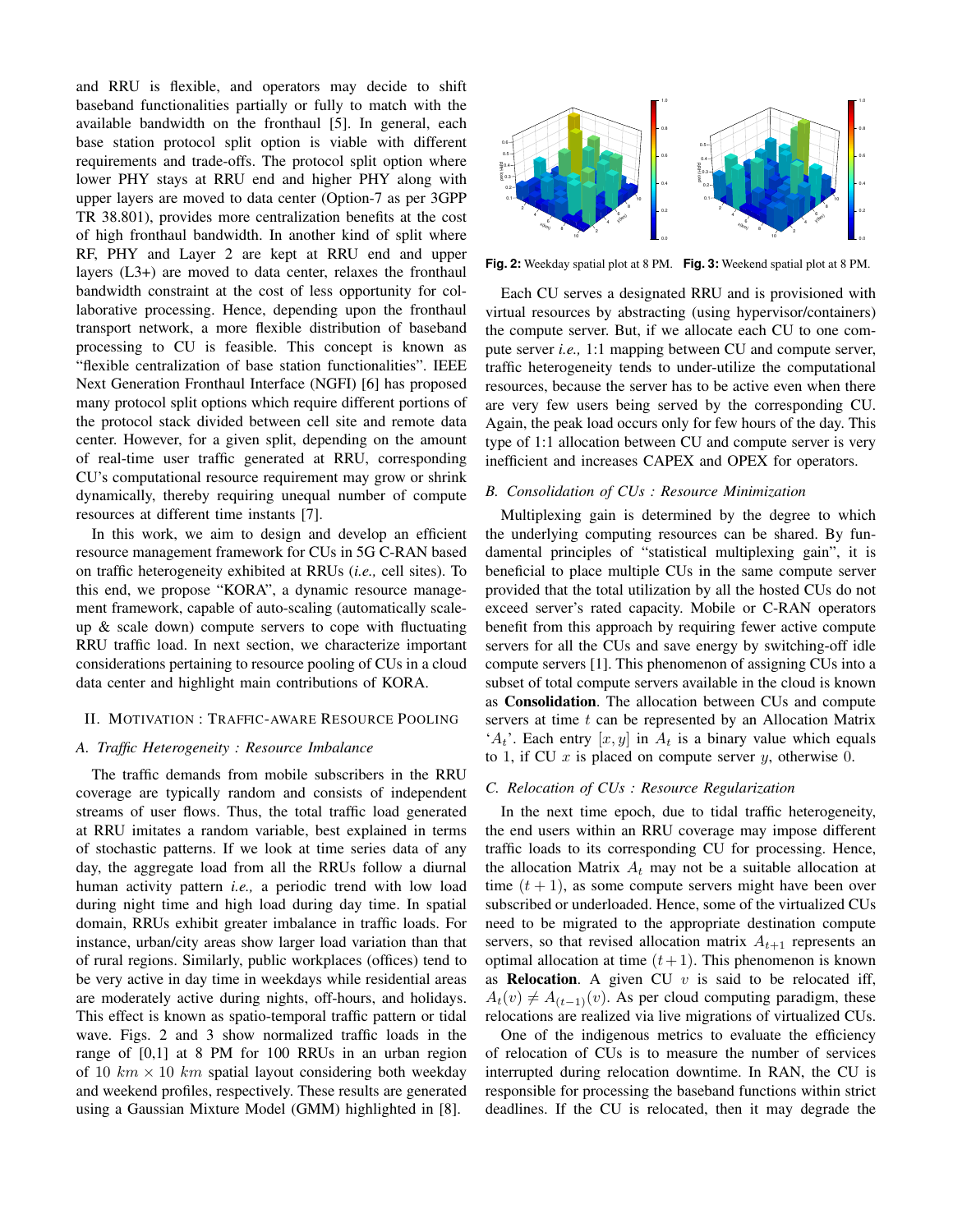active user sessions in corresponding RRU, thereby impacting the QoS and SLA guarantees for the end users. Moreover, CU relocations may result in radio failures/outages. Note that, these relocations are costly and incur extra overhead. Therefore, careful decisions to have minimal impact on the offered QoS must be prioritized for better cellular service. To collectively address the challenges in consolidation and relocation of CUs with minimum service discontinuity, we present "KORA", a novel and efficient resource management framework for 5G C-RAN in this paper.

# *D. Related Work*

The scope of most of existing resource management works on C-RAN involved the consolidation aspect while not factoring the relocation overhead and its effect on service continuity due to tidal traffic burstiness. This is an important aspect in data center environments which needs a careful study for 5G. A multiple knapsack formulation for dynamic RRU-BBU assignment is presented in [9] and solved using IBM CPLEX solver. The approach minimizes the total number of required BBUs for a given set of RRU loads and suitably adjusts transmit powers of RRUs, but this work did not consider the space-time traffic heterogeneity from cell sites. Also, it did not consider BBU overload scenario and change of RRU assignment needed to cope with peak/off-peak hours. By using multi-dimensional Markov model, Liu et. al. in [10] evaluated the statistical multiplexing gain of virtual BS pool considering user sessions and cloud processing constraints, but it lacked consideration for non-uniform peak/off-peak hour traffic burstiness. Khan et. al. in [11] presented a QoSaware optimization formulation to solve RRU-BBU mapping problem based on genetic algorithm, but no results have been shown w.r.t. its effect on active number of BBUs, relocations as well as the scalability for dense C-RAN environment spanning hundreds of RRUs. In [12], a load-aware, dynamic RRU assignment (DRA) clustering algorithm based on modified 1D bin packing is proposed w.r.t. heterogeneous traffic. DRA focused mainly on minimization of compute servers in the data center and did not factor relocations and QoS guarantees.

The main contributions of this work are as below.

- Design of a novel and traffic-aware dynamic resource management framework, "KORA", which performs efficient consolidation and relocation of CUs by factoring in the adverse effect of relocation on user services.
- Formulated an Integer Linear Programming (ILP) model to minimize net energy consumption and service disruptions to users during relocation of CUs.
- Proposed a light-weight, greedy algorithm to consolidate and relocate CUs in fine granularity of time which converges to a near-optimal solution.

#### III. SYSTEM MODEL & PROBLEM FORMULATION

In this section, we describe the RRU user traffic and CU computing resource models for 5G RAN. Consider  $\mathcal{N}$  =  $\{1, 2, \ldots, N\}, \mathcal{V} = \{1, 2, \ldots, V\}, \mathcal{M} = \{1, 2, \ldots, M\}$  as the finite set of RRUs, CUs, and compute servers in BS Cloud, respectively. Since each RRU traffic is served by its corresponding CU, we have  $V = N$ . Let  $\mathcal{U} = \{U_1, U_2, \ldots, U_k\}$ be the set of  $k$  users distributed under coverage of  $N$  RRUs. Based on stochastic point process theory [13], we deploy UEs and RRUs in a given geographical range and simulate the streams of different application traffic at UEs.

# *A. Point Processes for modeling UE and RRU Distribution*

For modeling the cellular layouts, tools from stochastic geometry, spatial statistics and point processes prove to provide more realistic and accurate analysis. These tools provide tractable approach to derive several important observations and results to the operators to estimate coverage, rate and cost apriori to the deployment. We model the RRU deployment by a single operator as per Matern hard core point process type II (MHCPP II) and the UEs distribution as per Poisson Point Process (PPP) [13]. Let the spatial distribution of UEs and RRUs be  $\Phi_{UE}$  and,  $\Phi_{RRU}$ , respectively, where  $\{\Phi_{UE}, \Phi_{RRU}\}\in \mathbb{R}^2$ . Individual RRU coverage regions are plotted and separated by voronoi tessellation. For accuracy, the channel is modeled including the propagation loss with shadowing and fading.

# *B. RRU Traffic Model : Cell Load*

At time t, each RRU  $r \in \mathcal{N}$  is associated with a set of users  $U_{\{r\}}(t) \subset \mathcal{U}$ . This association policy can be based on the strongest received signal strength. Let  $h^u_N(t)$  =  $(h_{\{1\}}^u(t), h_{\{2\}}^u(t), ..., h_{\{N\}}^u(t))$  be the complex channel vectors from all the RRUs to user  $u \in \mathcal{U}$  at time t. Note that, channel  $h_{\{r\}}^u(t)$  is known as signal channel for serving RRU r, else considered as an interference channel. The RRU is assumed to have instantaneous knowledge of achievable transmission rate  $R_u$  to each user u at each TTI. We utilize a Priority Set Scheduling (PSS) algorithm at CU which uses the achievable rate information and channel quality to determine the amount of Physical Resource Blocks (PRBs) to be allocated to each user. Hence the load at each RRU r at time t, *i.e.*,  $l_r(t)$  is given by,

$$
l_r(t) = \sum_{u \in U_{\{r\}}(t)} \frac{No\_of\_PRB\_Allocated\_to\_user\_u}{No\_of\_Available\_PRB} \quad (1)
$$

To model realistic traffic conditions as in 3GPP TS 23.203, this work focuses on four Guaranteed Bit Rate (GBR) applications (*i.e.*, number of Voice traffic flows (N\_voice), Real-Time Gaming  $(N\_game)$ , Conversational Videos  $(N\_conv)$ , Live Streaming Videos  $(N\_stream)$ ) and number of Non-GBR data flows  $(N \_ngbr)$  for each user. For each RRU, we compute a weighted score metric  $ws_r$  which represents a unified value quantifying active user flows as in Eqn. 2.

$$
ws_r = (w_1 \times N\_ngbr) + (w_2 \times N\_voice + w_3 \times N\_conv + w_4 \times N\_game + w_5 \times N\_stream)
$$
 (2)

such that,  $\sum_{i=1}^{5} w_i = 1$ . Individual RRU weighted score  $ws_r$ such that  $ws_{min} \leq w s_r \leq w s_{max}$  can be normalized within range  $[0,1]$  as follows.

$$
\frac{(ws_r - ws_{min})}{(ws_{max} - ws_{min})}
$$
 (3)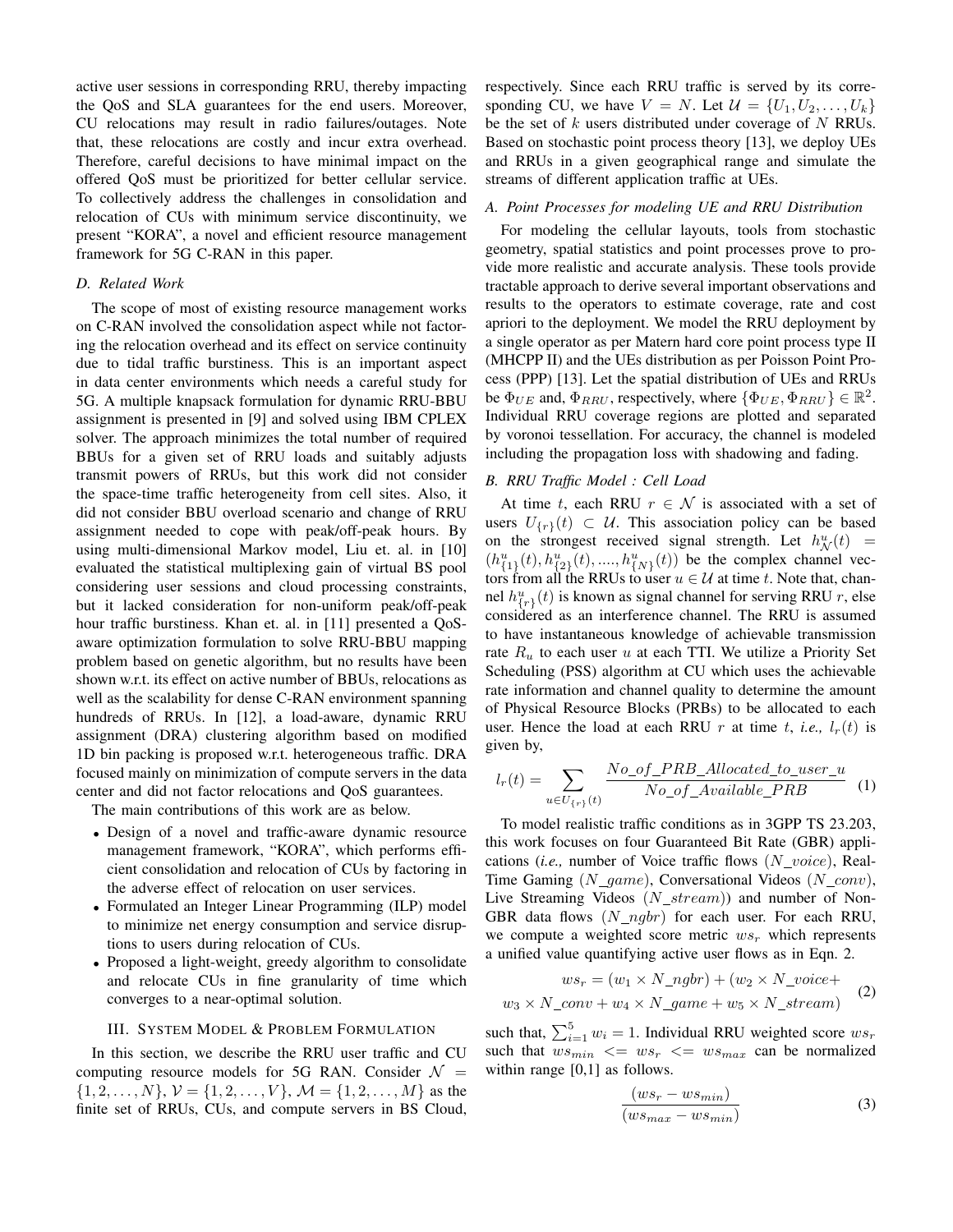An RRU possessing high normalized score indicates more prioritized user streams. Similarly, two CUs  $v1, v2 \in V$ serving RRUs  $r1, r2 \in \mathcal{N}$ , can also be prioritized as in Eqn. 4.

$$
\rho_{v1} > \rho_{v2} \iff ws_{r_1} > ws_{r_2} \tag{4}
$$

where  $\rho_v$  denotes normalized weighted score for CU  $v \in V$ .

Remark 1. *Since there are many weighted decision variables*  $(w_1, w_2, w_3, w_4, w_5)$  *involved in score metric calculation of an RRU, an analytical proof for finding optimal value of weights is non-trivial. However, these parameters can be decided by an operator through policy planning. Note that, each of these policies is operator specific and KORA is flexible enough to be tuned to any set of policy parameters to show efficacy of our proposed framework.*

# *C. CU Computing Resource Model : Compute Load*

The baseband processing load for user  $u \in \mathcal{U}$  at time t in coverage of RRU  $r$  consists of two main components. The first component is a constant cell specific base processing load fixed for given  $r$ , which is independent of users. The second component is a dynamic user dependent value modeled as a function of allocated time-frequency channel resources and modulation and coding scheme (MCS) assigned to those channel resources [14]. The baseband processing time per subframe  $proc(u, t)$  in microsecond is given by,

$$
proc(u,t) = r_{base} + p_{base} + u(mcs, prb) + u(r)
$$
 (5)

where  $r_{base}$  and  $p_{base}$  are the constant base offsets for the cell and virtualized platform, respectively.  $u(mcs, prb)$  is the user dependent processing as a function of allocated PRB and MCS, and  $u(r)$  is the remainder of other user specific tasks.

The fundamental unit of measurement of any cloud compute platform is the number of instructions that it processes per second. However, for accurate analysis, scientific formulations use the count of FLoating point Operations Per Second (FLOPS) as a measure of computer performance. For example, in double precision convention, a general purpose Intel CPU core can perform four floating point operations per CPU cycle. Consider a single core Intel CPU of 2 GHz frequency, which denotes that the CPU is capable of 2 billion CPU cycles per second, thus resulting in a theoretical performance of  $(2 \times 10^9 \times 4) = 8$ GFLOPS. Let us denote this limit as  $L_{max}$ . Note that, this limit may vary for different vendor specific target hardware and architecture platforms. The compute load  $l_v(t)$  for CU  $v \in V$  in FLOPS serving RRU  $r \in \mathcal{N}$  is given by,

$$
l_v(t) = L_{max} \times \left(\sum_{u \in U_{\{r\}}(t)} proc(u, t)\right) \tag{6}
$$

# *D. Cost Functions for CU Consolidation & Relocation*

As mentioned in Section II-C, CU relocation through live migration incurs additional cost or resource overhead, because it iteratively writes all the active memory pages of CU from source to target compute server. Similar to [15], we model this extra cost in terms of additional rise in the power requirement

**TABLE I:** Glossary

| <b>Notation</b> | <b>Definition</b>                                                |
|-----------------|------------------------------------------------------------------|
| $l_{v}$         | Compute load at CU $v \in V$                                     |
| $C_m$           | Capacity of compute server $m \in \mathcal{M}$                   |
| $z_m$           | 1 if compute server $m \in \mathcal{M}$ is active; otherwise 0   |
| $y_{vm}$        | 1 if CU $\nu$ is active on compute server <i>m</i> ; otherwise 0 |
| $A_t$           | Allocation matrix of all CUs to compute servers at time $t$      |
| $A_t(v)$        | Allocation of CU $v \in V$ to compute server m at time t         |
| $cost_m$        | Energy Cost of operating compute server $m \in \mathcal{M}$      |
| $cost_{vm}$     | Additional energy cost incurred in relocation of                 |
|                 | CU $v \in V$ to compute server $m \in M$                         |
| $\rho_v$        | Normalized score of $v \in V$ indicating relocation impact       |

during relocation. The linear relationship between compute load and power consumption is adopted to model the power overhead incurred while performing relocations. Considering  $P_{idle}$  as the idle power drawn at 0% load and  $P_{cap}$  as the maximum power drawn by the compute server at 100% compute load, the power consumption of a compute server with compute load  $l_m$  is given by,

$$
P_m = P_{idle} + (P_{cap} - P_{idle}) \times l_m \tag{7}
$$

The energy consumption is given by  $(P_m \times t_m)$ , where  $t_m$ represents the time duration for which server operated at  $P_m$  power. As per SPEC power benchmark<sup>1</sup>, average power consumption for a standard General Purpose Processor (GPP) server with compute load of 100% is approximately 259 Watt. The additional energy consumption  $E<sub>v</sub>$  in Watt-second during the relocation of CU  $v$  between source and destination compute server is given by,

$$
E_v = 0.512 \times B_v + 20.165 \tag{8}
$$

where  $B_v$  is the total amount of data volume relocated from source to destination server [16].

# *E. Integer Linear Programming (ILP) Optimization Model*

Table I presents the notations used in problem formulation of KORA as an integer linear programming optimization model. The ILP model broadly caters two distinct objectives.

- (A) At any instant of time, the virtual compute resources at CU must be allocated to minimum number of compute servers so as to minimize the total energy consumption (1st term in Eqn. 9).
- (B) The additional energy incurred during relocations of CUs (2nd term in Eqn. 9) needs to be minimized while factoring the effect on service continuity during CU relocations.

Objective Function : *Minimize*

$$
\left(\sum_{m=1}^{M} (z_m \times cost_m)\right) + \left(\sum_{\substack{v \in \mathcal{V}, m \in \mathcal{M}, \\ \text{such that} \\ m \neq A_{(t-1)}(v)}} (\rho_v \times y_{vm} \times cost_{vm})\right)
$$
(9)

Constraints :

$$
\sum_{m=1}^{M} y_{vm} = 1, \quad \forall v \in \mathcal{V}
$$
 (10)

 $1$ http://www.spec.org/power\_ssj2008/results/res2010q4/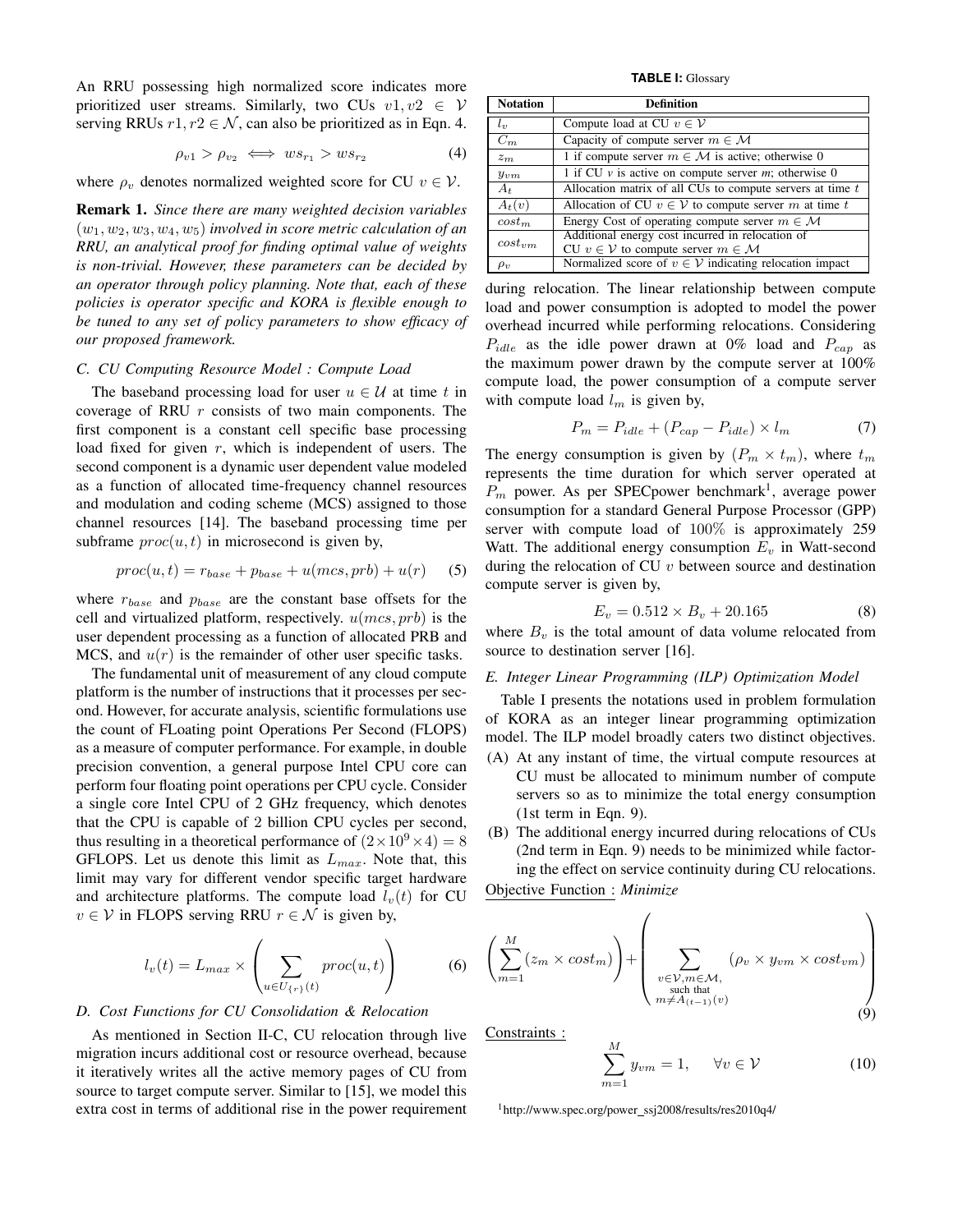$$
\sum_{v=1}^{V} (y_{vm} \times l_v) \le (C_m \times z_m), \quad \forall m \in \mathcal{M} \qquad (11)
$$

Eqn. 10 ensures that each CU is associated with exactly one compute server. Eqn. 11 ensures capacity constraint *i.e.,* sum of compute loads from CUs associated to a compute server does not exceed the server's rated capacity.

The above ILP optimization model minimizes the total energy consumption of the C-RAN system as well as helps to minimize the service disruption to user flows due to CU relocations. Let us denote the two distinct terms of the objective function in Eqn. (9) as  $(A + B)$ . If we omit the 2nd objective term  $B$ , the ILP model is oblivious to CU relocations and only tries to minimize the total energy consumption of active compute servers. This specific formulation of KORA ILP model is known as *relocation-oblivious* formulation. By adding the 2nd objective term  $B$ , the formulation of KORA becomes *relocation-aware*, thereby ensures minimum disruption to the UE data flows. Note that, in this work, the name KORA refers to *relocation-aware* framework and these are synonymous to each other. Section V presents some important distinctive results of these two different formulations *i.e.,* KORA and *relocation-oblivious* KORA.

# *F. Challenges of KORA ILP Model*

Although ILP model for KORA leads to optimality in 5G C-RAN spanning a large number of RRUs, KORA takes longer execution time to converge to a solution. Hence, it is not scalable for the dense deployment scenario. To showcase the computational heaviness of the proposed ILP model, we varied the input size from 10 to 50 CUs and calculated its execution time. We employed a mixed-integer-programming (MIP) solver called "Gurobi" executing 4 concurrent threads in an Intel Xeon E5620, 2.40 GHz machine running GAMS Version 24 under 64-bit Windows 7. The results in Fig. 4 shows the maximum execution time taken by the ILP model over 240 iterations. In worst case, it takes 122 seconds (∼2 minutes) to converge to the solution for 50 CUs.

Typically in 5G C-RAN, the consolidation and relocation decisions must be taken in a very fine granularity of time *e.g.,* 1 ms LTE scheduling interval to react to real-time tidal traffic variations at RRUs. Till date, to the best of our knowledge, there are no such algorithms in place which can attain convergence at very fine granularity. The proposed ILP model takes several minutes in worst case. Therefore, we



**Fig. 4:** Execution Time for KORA ILP Model.

propose a novel, *relocation-aware* heuristic algorithm which produces efficient performance guarantees.

# IV. RELOCATION-AWARE HEURISTIC ALGORITHM

In this section, we propose a *relocation-aware* greedy heuristic algorithm for KORA that is scalable and computationally more viable for larger problem instances. Algorithm aims not only in minimizing energy cost of active compute servers, but also minimizes energy cost of relocations considering the adverse effect on user services during relocations. Based on the compute load, all compute servers in the data center can be classified into three classes. The set of servers whose utilization exceeded the maximum threshold is said to be overloaded set  $S<sub>o</sub>$ . The set of servers whose utilization is below the maximum threshold is said to be non-overloaded set  $S_n$ . The set of servers whose utilization is below a minimum threshold is said to be underloaded set  $S_u$ . The heuristic algorithm regularizes the overloaded compute servers into nonoverloaded ones and the underloaded servers are merged to minimize the total number of active compute servers.

The *relocation-aware* heuristic operates in three distinct stages for every overloaded compute server. They are :

- I. Selecting a suitable candidate CU for relocation from an overloaded compute server (identified as source server).
- II. Determining a non-overloaded, active target server to place chosen candidate CU. If no such server found, instantiate a new server as a target for candidate CU.
- III. Iteratively write the active memory pages/contexts of candidate CU from source to target compute server.

In the first stage, while selecting a candidate CU for relocation, we adopt a Minimum Relocation Cost (MRC) policy, i.e., relocating a CU  $v \in V$ , that has lowest relocation score  $(\zeta_v)$ . The relocation score metric  $\zeta_v$  is calculated for each CU  $v \in V$ 

| Algorithm 1 : Relocation-aware Greedy Heuristic for KORA                                                                                             |  |
|------------------------------------------------------------------------------------------------------------------------------------------------------|--|
| <b>Input :</b> Previous allocation matrix $A_{t-1}$ and $l_v$ for all CUs.<br><b>Output</b> : Best possible allocation matrix $A_t$ at time epoch t. |  |
| 1: procedure GETALLOCATIONMATRIX                                                                                                                     |  |
| while $(S_o$ is not $NULL)$ do<br>2:                                                                                                                 |  |
| $excess \leftarrow (\sum_{A_t(v)=m} (l_v)) - C_m$<br>3:                                                                                              |  |
| Find eligible CUs for relocation <i>i.e.</i> , $l_v > excess$<br>4:                                                                                  |  |
| Compute $\zeta_v$ for all eligible CUs<br>5:                                                                                                         |  |
| $CandidateCU \leftarrow CU$ with lowest $\zeta_v$<br>6:                                                                                              |  |
| Select a target compute server $\beta$ for <i>CandidateCU</i><br>7:                                                                                  |  |
| if $\exists \beta$ then<br>8:                                                                                                                        |  |
| Relocate <i>CandidateCU</i> to $\beta$<br>9:                                                                                                         |  |
| else<br>10:                                                                                                                                          |  |
| Instantiate a new compute server $\beta'$ as target<br>11:                                                                                           |  |
| Relocate CandidateCU to $\beta'$<br>12:                                                                                                              |  |
| end if<br>13:                                                                                                                                        |  |
| Update $S_0$ and $S_n$<br>14:                                                                                                                        |  |
| end while<br>15:                                                                                                                                     |  |
| while $(S_u$ is not $NULL)$ do<br>16:                                                                                                                |  |
| Merge elements of $S_u$ respecting capacity constraint<br>17:                                                                                        |  |
| end while<br>18:                                                                                                                                     |  |
| Return the new allocation matrix $A_t$<br>19:                                                                                                        |  |
| 20: end procedure                                                                                                                                    |  |
|                                                                                                                                                      |  |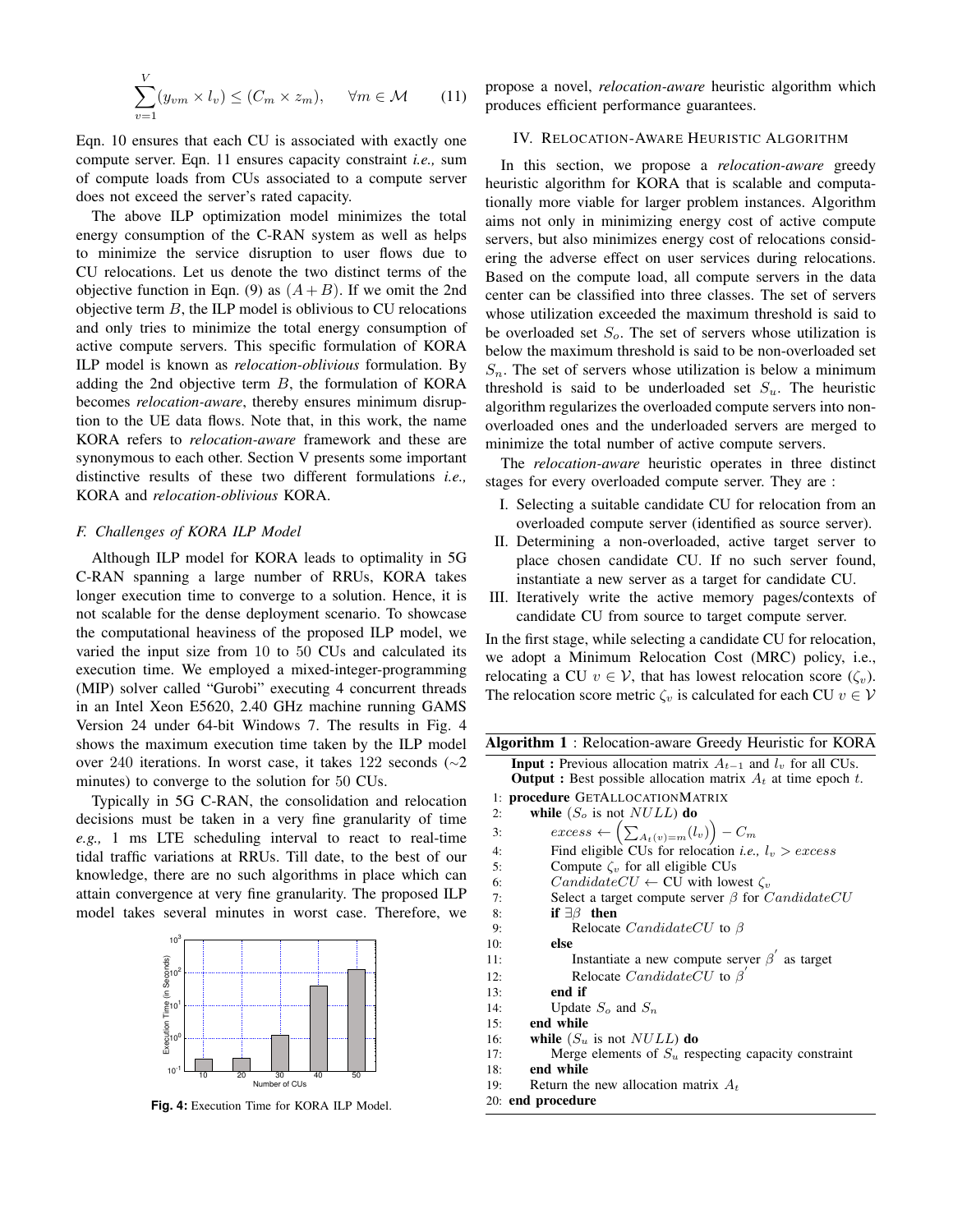

**Fig. 8:** Number of Affected GBR Flows w.r.t. time.

50 100 150 200

Time Samples

and is a weighted average of  $ws_v$  and lv (computed in Eqns. 2 and 6). Metric  $\zeta_v$  is calculated as,  $\zeta_v = (\alpha \times ws_v) + ((1 - \alpha) \times$  $l_v$ ) such that  $0 \le \alpha \le 1$ . The CUs with lower  $\zeta_v$  are considered as better candidates for relocation. Note that, a higher value of  $\alpha$  favors  $ws<sub>v</sub>$ , *i.e.*, CUs serving RRU with least GBR flows are preferred for relocation, thereby improving overall QoS of system. Alternatively, lower  $\alpha$  favors compute load  $l_v$  *i.e.*, CUs serving RRU with lower compute load are preferred for relocation, thereby saving the energy cost. This inherent flexibility in choosing  $\alpha$  significantly influences the operator policy planning. Depending upon whether the operator's policy is prioritizing QoS or energy, MRC can be well tuned for the heuristic algorithm.

In the second stage, we use a variant of Best Fit (BF) bin packing approximation algorithm to identify a target for candidate CU. Here best bin refers to the compute server which can accommodate the candidate CU and the residual utilization (i.e., Capacity - Total\_Utilization) after loading the candidate CU on that server must be minimum. As an extension to classical BF approach, our relocation heuristic instantiates a new compute server in case there are no existing non-overloaded compute servers to accommodate candidate CU. The pseudo-code of proposed algorithm is given in Algorithm 1. After regularization process by the heuristic algorithm, all the servers become either non-overloaded or underloaded. For each underloaded server, heuristic algorithm merges one/more underloaded compute servers to scale down

ried out considering a service region of  $10KM \times 10KM$ with 100 RRUs distributed geographically as per MHCPP-II and 1000 users are distributed as per PPP as described in Section III-A. The channel gains are generated by considering large scale fading and COST-231 path loss model. Standard deviation of log normal shadowing is 10 dB and noise PSD is fixed as -184 dBm/Hz. For simplicity, transmission powers of all RRUs are kept same *i.e.,* one Watt. Table II lists out essential simulation parameters. The user traffic generated in a full day of 24 hours is divided into three segments. They are "Low Load" from 12AM to 8AM, "Med Load" from 8AM to 12 Noon and 8PM to 12AM, "High\_load" from 12 Noon to 8PM. For a full day, a total of 240 time series samples are collected by the Gaussian Mixture Model (GMM) highlighted in [8] where each sample is collected in 6 minutes epoch.

We conducted four sets of experiments to compare and contrast between various specifications of KORA framework. The experimental evaluations are shown with respect to (a) Number of active GBR flows impacted during relocations, (b) Number of Relocations, (c) Energy Consumption, and (d) Scalability and execution time performance. The performance metrics are compared with three specifications of KORA framework *i.e.,* (a) *Relocation-Oblivious* KORA, (b) KORA, and (c) Heuristic algorithm for KORA. KORA and Heuristic implicitly refer to *relocation-aware* mechanisms.

Figs. 5, 6, and 7 present a comparative study of total number of GBR flows affected, total number of relocations, and energy consumption during Low Load, Med Load and High Load traffic scenarios, respectively. *Relocation-Oblivious* KORA only focuses on minimizing the total energy consumption due to active compute servers and does not factor the relocation